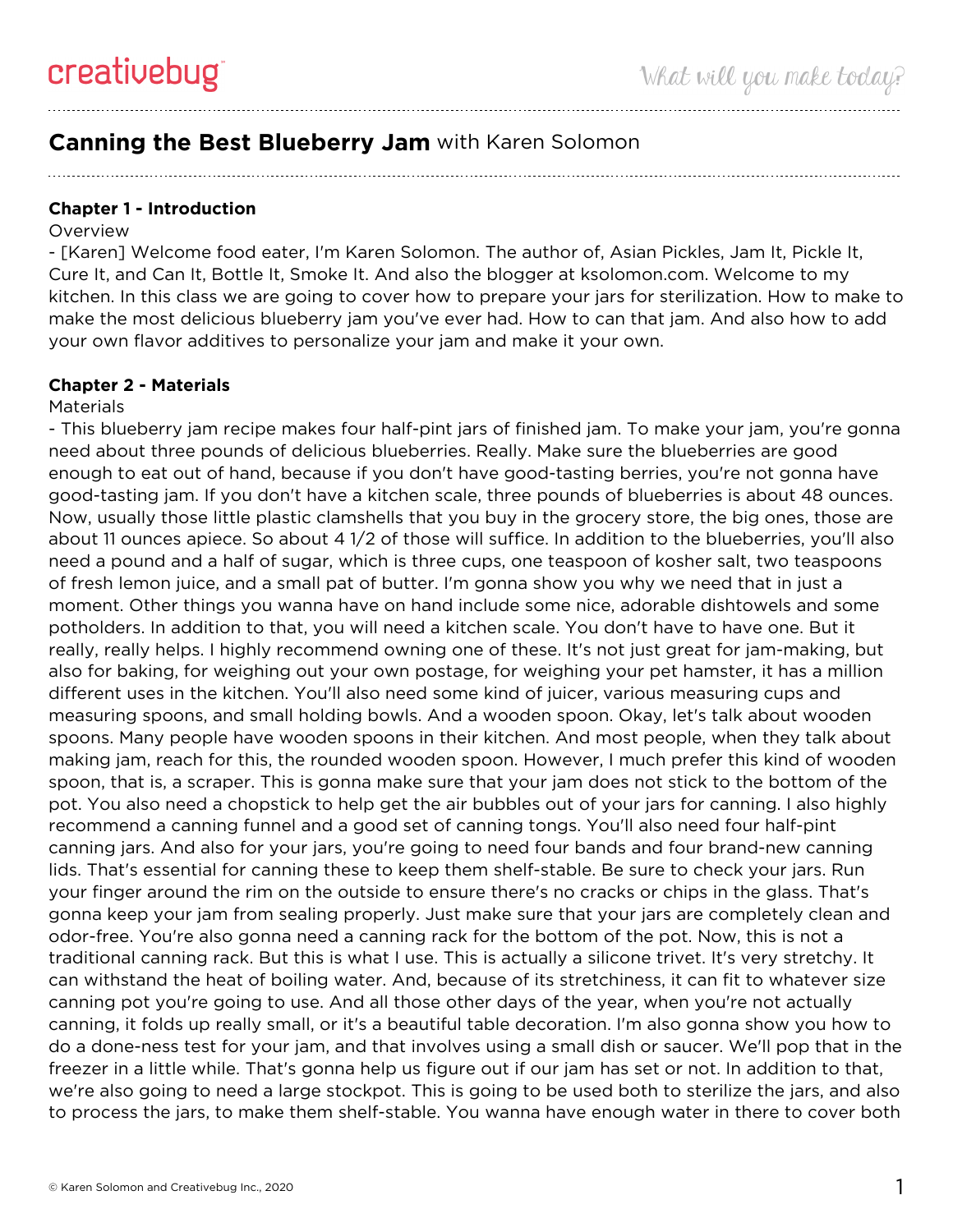the jars and the canning rack, with water, by at least two inches. For cooking your jam, you'll need a tall, heavy-bottomed pot.

## **Chapter 3 - Make Jam**

## Prepare jars and fruit

- The first step in making your blueberry jam is to sterilize your jars. Now, you can start your jars in cold water and then bring it up to a rapid boil, or you can put your jars into a giant kettle of boiling water. So we're gonna be putting glass jars into a scalding hot pot of boiling water. To do that, you really want to use the right tools. I highly recommend you get yourself some good canning tongs. And just so you know, this rounded oval part is the part that goes onto the jar. This part is the handle. If you're putting the jars into hot water, make sure you put it in on its side. So, that the jar gently fills with water and then drop it to the bottom of the pot. Now that the jars are in the pot, we're gonna let the water come to a very rapid boil. And once that boil happens, we're gonna set a timer for 10 minutes. Those jars have to boil for 10 minutes for full sterilization. Once that part happens, we're gonna turn off the heat and just let the jars sit in the pot until we're ready to use them. Now, while those are sterilizing, we're gonna make our jam. To get the weight on the blueberry's, we're gonna need to zero balance our scale, which means putting the bowl on top and turning the scale on. For this recipe we're using three pounds of fruit to one and 1/2 pounds of sugar. So the ratio is about two to one. So you can scale this recipe anyway you wish as long as you keep that same ratio. There should be twice as much fruit by weight as there is sugar. I seriously love blueberry's. They're one of my most favorite fruits. And that is three pounds. Now that we have them measured out, we're gonna pour them into a colander, and we're gonna give 'em a quick rinse just to wash 'em off. In addition, you need to sort through them a little bit and pull out any mushy berries or any of these little stems.

### Make jam on stovetop

- To start the blueberry jam, you want to take your blueberries and put them into your large heavy pot. To that you're going to add your teaspoon of kosher salt, and also a little bit of water, about 1/3 of a cup or so, just to get the pot bubbling. Put that over medium-high heat and cover it. You want the blueberries to burst and excrete as much of their juice as possible. You'll know that you're ready to move on when the blueberries themselves are very, very juicy and there's a lot of juice from the fruit in the pot. Stir this frequently to make sure that all of the blueberries are cooking evenly and that it doesn't stick to the bottom of the pot. This is really important. I always like to put a little salt in my fruit, because I like the way it tastes. It really brings out and enhances the flavor of the fruit, and also it helps to draw out the moisture from the berries. The berries are looking great. They've released a ton of their juice, and we're ready to add the sugar and the butter. The sugar is, of course, to make it sweet and also to help the jam to set. The butter, just a little tiny bit, coats the surface and helps reduce a whole bunch of foam that's gonna happen as the jam is cooking. So it's not really for flavor or anything, but it's just to help make the cooking process a little bit easier. Add three cups of sugar. And one little pat of butter. I'm stirring this in, and also I'm taking the lid off the pot, because for the rest of the jam-making process this needs to be uncovered. Oh my God, that smells so good. It smells like blueberry muffins. And I can feel that it's starting to get just a little bit viscous already. There's a little bit of drag on the spatula as I'm stirring the blueberries. I'm really scraping it from the bottom to make sure that nothing is sticking. Now that the lid is off, I'm gonna turn the heat up to high. Okay, the jam is on the boil. Once the lid is off, you want to let it boil for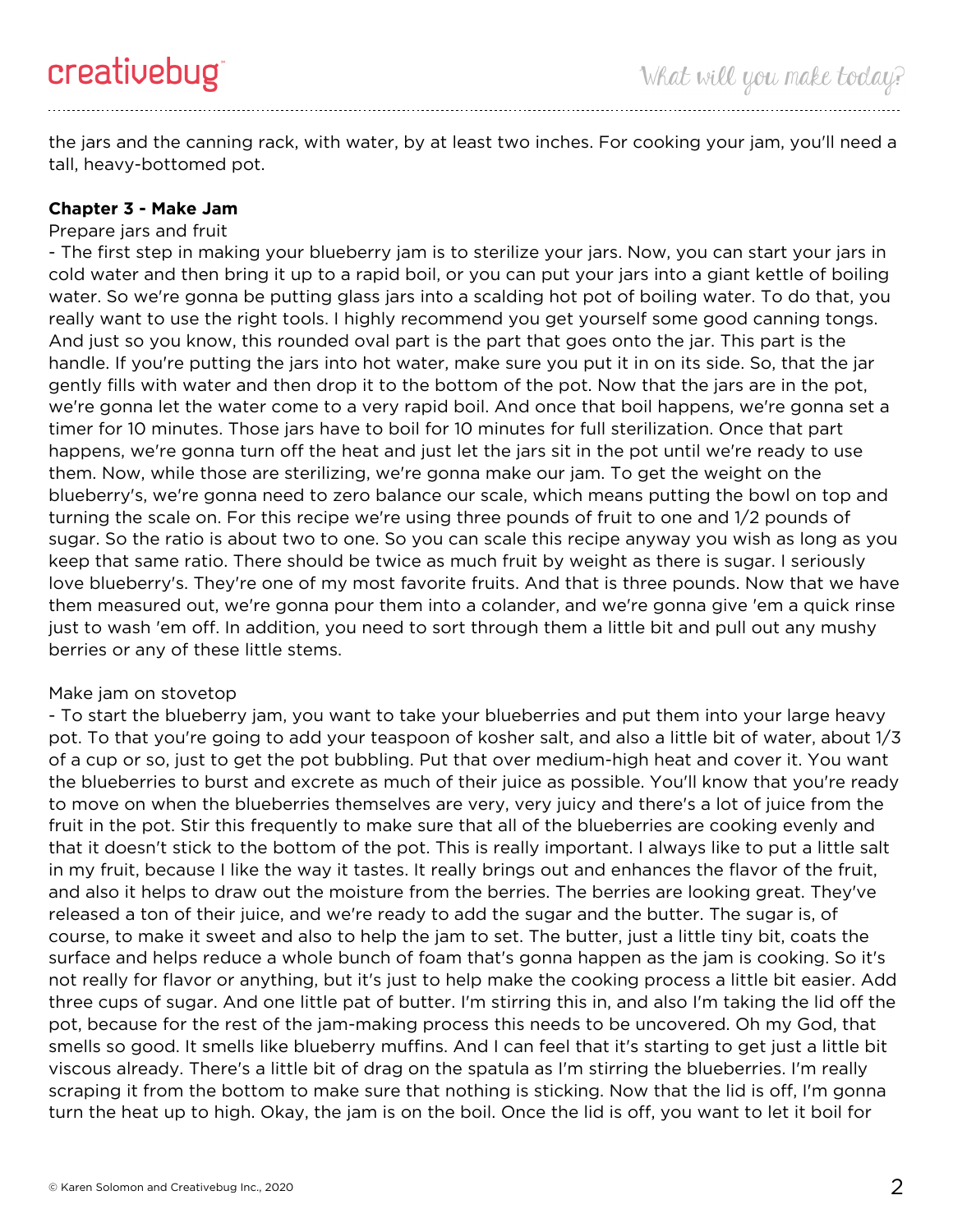about 15 or 20 minutes. You want the liquid in the pot to reduce by about half, and also very importantly, you want to stir it often. Just really scrape it up from the bottom. There is nothing worse than losing a pot of jam because it got burnt and sticky, eww! At the end we're gonna add about two teaspoons of lemon juice just to enhance its flavor a little bit. And I'm gonna show you how to test for doneness using that cold plate that we put in the freezer. Any time you're working with citrus, it's always a good idea to give it a little roll before you cut it. This helps the fruit exude a lot more juice. And we're just gonna juice half of this into this little bowl. We only need a couple of teaspoons. All right, this is our finished jam here. See how when I scrape it with the spatula it parts all the way across the pot? That's what you're looking for. Also, the liquid level of the juice has reduced by about half. This up here is the line where we started, and then now we're about halfway down the pot. We're gonna give it the cold plate test to make sure that it's set. We take our plate from the freezer, take a little spoonful of the jam, and let it sit on the late for about 30 seconds or so. I know my jam is set when I tip the plate and it all sticks together in one big mass and it moves very slowly down the cold plate. Keep in mind that the jam in your pot is going to thicken up and continue to set after you have turned off the heat. The next thing we're gonna do is add just a little bit of lemon juice, just a couple of teaspoons, because it really helps to brighten up the flavor of the jam. Also keep in mind that if you're adding any extra flavorings to your jam, such as orange juice and orange zest, or fresh herbs like thyme, kaffir lime leaf or sorrel, extracts like vanilla extract or almond extract, or any kind of booze like a nutty fruity booze like Chambord or Kirsch or Frangelico, anything like that, this is the time to add it now. This jam is finished. It is ready to be canned. When you take the jars out to fill them with the jam, put the lid back on the pot and turn the heat onto high. You're gonna need a big pot of boiling water to process your finished filled jars.

### **Chapter 4 - Can Jam Jars**

## Process jam jars in boiling water

- We have our gorgeous, finished, hot blueberry jam and we have our jars fresh from the sterilizer. Now, we're gonna pour the jam into the jars using our friend, the canning funnel. We're going to use a ladle, or you can use a one cup measuring cup to fill the jars with the jam. You want to leave a little bit of room at the top about a quarter to a half an inch or so. And then, move on and fill the next jar. If you need to top off the jars at the end, feel free. Just try not to get any of the jam on the rims. You're gonna need a chopstick or some kind of other long stick to go in and poke out any air bubbles that you see inside the jar. Why? Because botulism, a foodborne potentially fatal disease that one gets from canned food likes to grow inside of air pockets. Don't freak out about botulism in your canned food, okay? I promise you that driving your car or walking down the street has a much higher incidence of injury and fatality than eating the delicious blueberry jam that we made today. The jars are reusable. You can use them again and again as long as they are clean, odor free, and there's no cracks or anything around the rim. For canning though, you want to make sure that these, the bands, are clean, and also that the lids are brand new every time. These have to be new every time. Many people, for canning, take both of them and simmer them in a pot of water for about ten minutes, both to sterilize them and also to soften this little band of wax around the outside. The next thing that we're gonna do is take a cloth, a clean cloth, and dip the corner of it into our pot of boiling water. We're gonna take that hot cloth and wipe around the edges of the jar. Get the whole rim and make sure that it's clean and free of jam. This way you'll be sure to get a really good seal when you process the jars. Next we're gonna get our new lids, and just let those rest right on top. And then we're gonna put a band over each lid and you just wanna put it on fingertip-tight. Don't